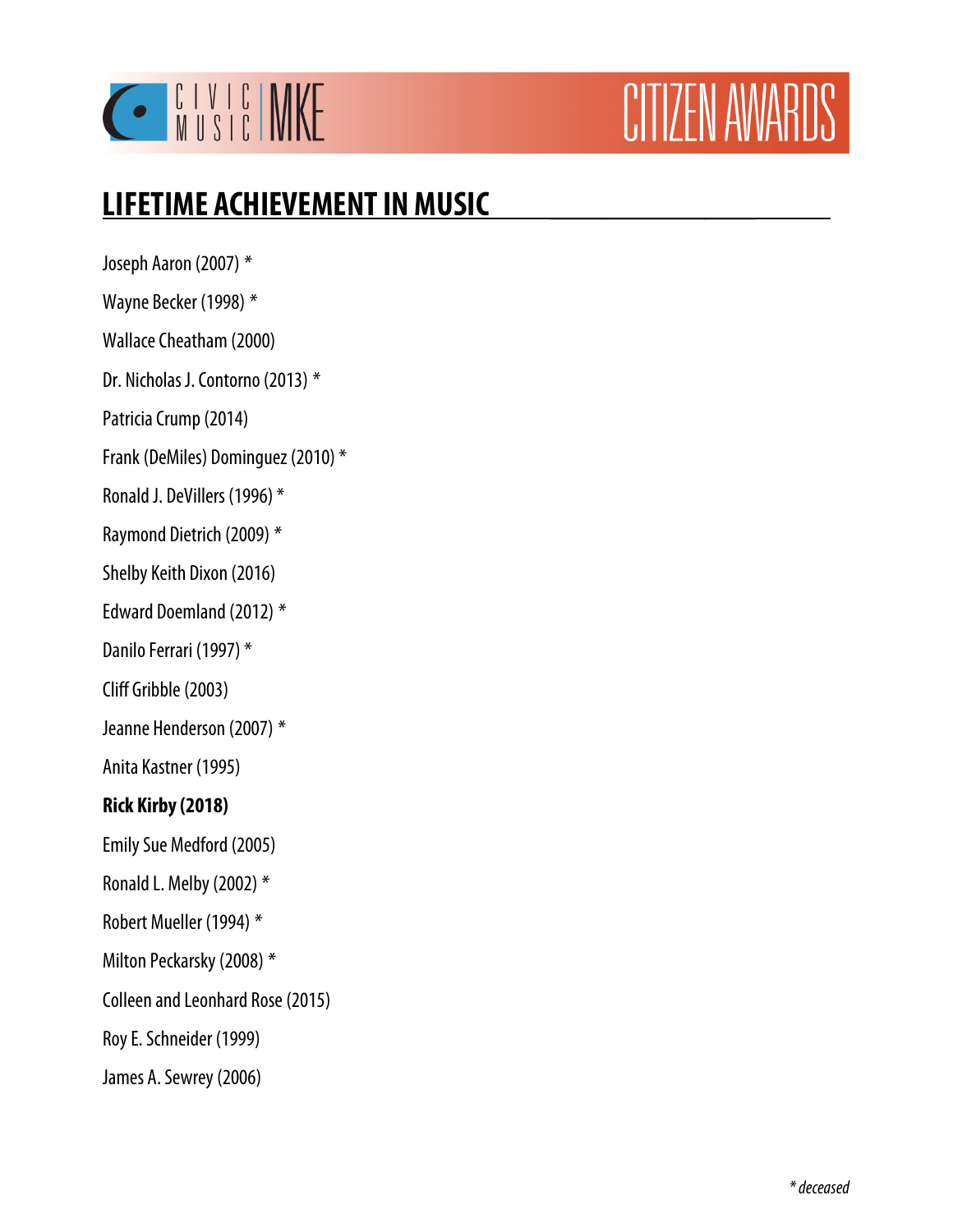Bernard Stepner (1993) \* Gregoria Suchy (1994) \* Sr. Marion Verhaalen, Ph.D. (2011) \* Jack Watson (2001) \* Dr. Yehuda Yannay (2004)

## **DISTINGUISHED CITIZENS \_\_\_\_\_**

John David Anello (1972) \* Audrey Baird (1983) \* Adelaide Banaszynski ("Miss B") (1981) \* Norbert J. Beihoff (1984) \* Harry John Brown (1968) \* Josephine Busalacchi (1998) \* Stephen Colburn (2002) Patricia Crump (1999) June & Roland Dittl (1982) John Downey (1980) \* Thallis Hoyt Drake (1997) Franklyn Esenberg (2000) Harvey Felder (1995) Mrs. Edmund Fitzgerald (1965) \* Harvey Genskow (1964) \* Margaret Hawkins (1987) \* Woodrow "Woody" Herman (1978) \* Miss Claire Jacobs (1954) \* Jay Joslyn (1988) \*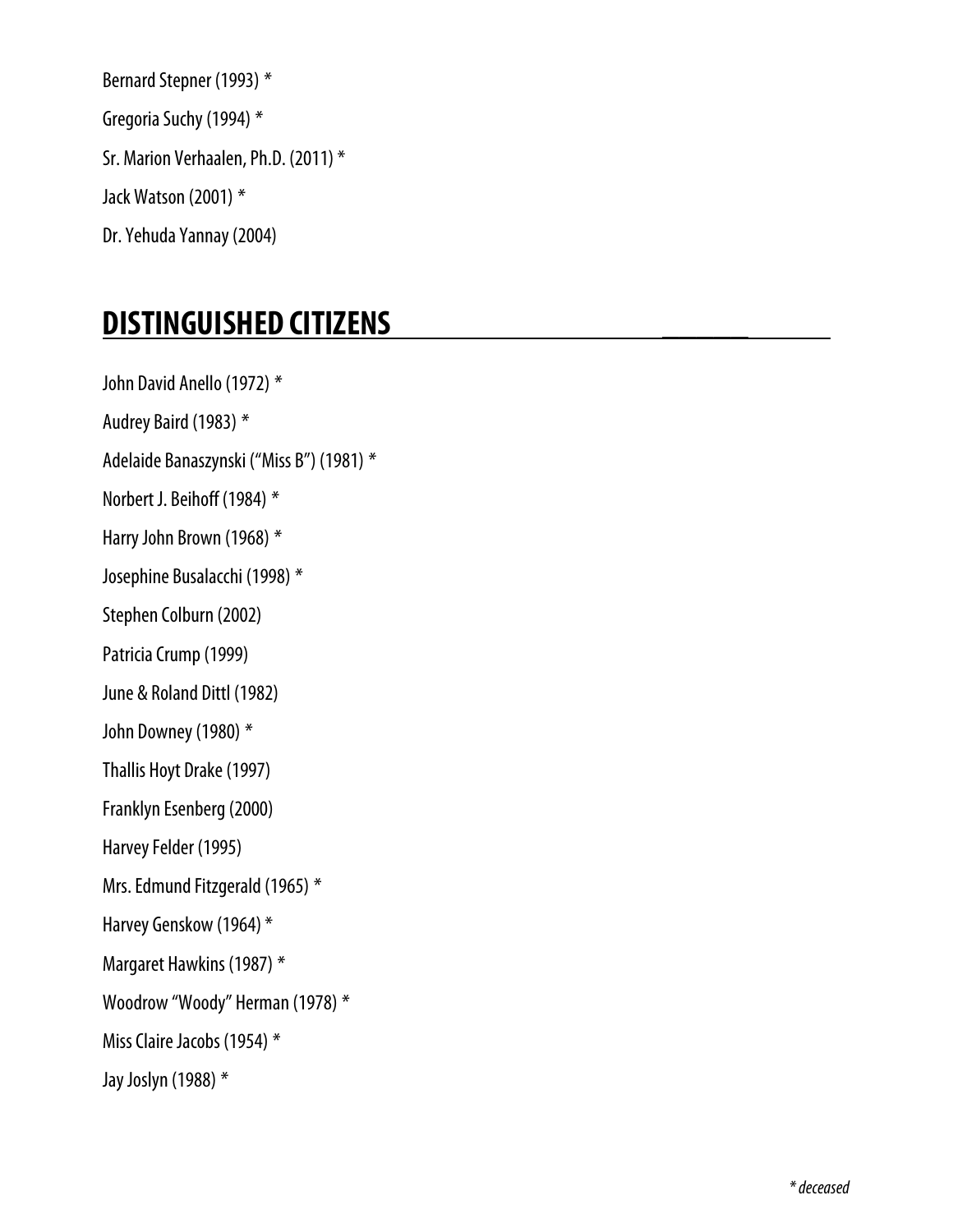Yolanda Marculescu-Stern (1992) \*

Paul F. Meissner (2006)

Donald F. Mohr (1985) \*

Edward Mumm (1991) \*

Miss Gertrude Puelicher (1967) \*

Frances S. Richman (1996)

Steven E. Richman (2003)

Roger Ruggeri (2007)

Liborius Semmann (1954) \*

Dr. Joseph E. Skornicka (1966) \*

Arlene Skwierawski (1989)

Laura D. Snyder (2004)

Leonard Sorkin (1985) \*

Kevin Stalheim (2001)

Bernard R. Stepner (1979) \*

Edward J. Zielinski (1992) \*

Richard R. Teschner (1976) \*

Mrs. Joseph (Claudia) Uihlein (1969) \*

LeRoy Umbs (1977) \*

Ella J. Washington (2005) \*

Henry J. Wojcik (1986) \*

### **DISTINGUISHED CITIZENS- Patron of the Arts**

#### **Tim and Susan Frautschi (2018)**

Marta Haas (2015)

Margarete & David R. Harvey (2016)